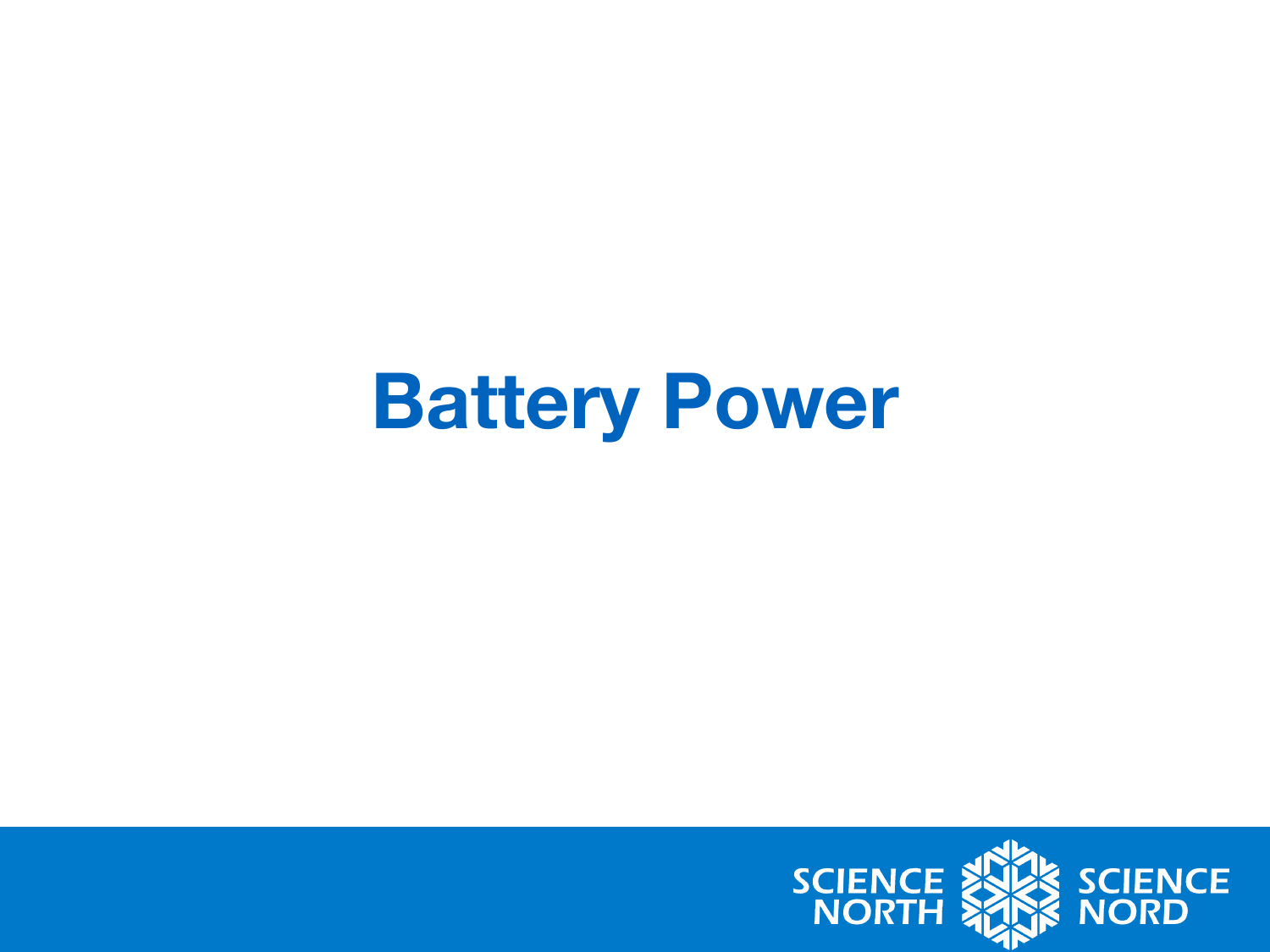# **What is a Battery?**

- It is made up of two oppositely-charged metals, the **cathode** (or positively charged end) and the **anode** (the negatively-charged end), an electrolyte, and a conductor.
- stores **electrical energy** by transforming it into **chemical potential** energy.
- Lithium-ion batteries are generally used for household storage (currently). While batteries can be recharged, they eventually degrade and require disposal.

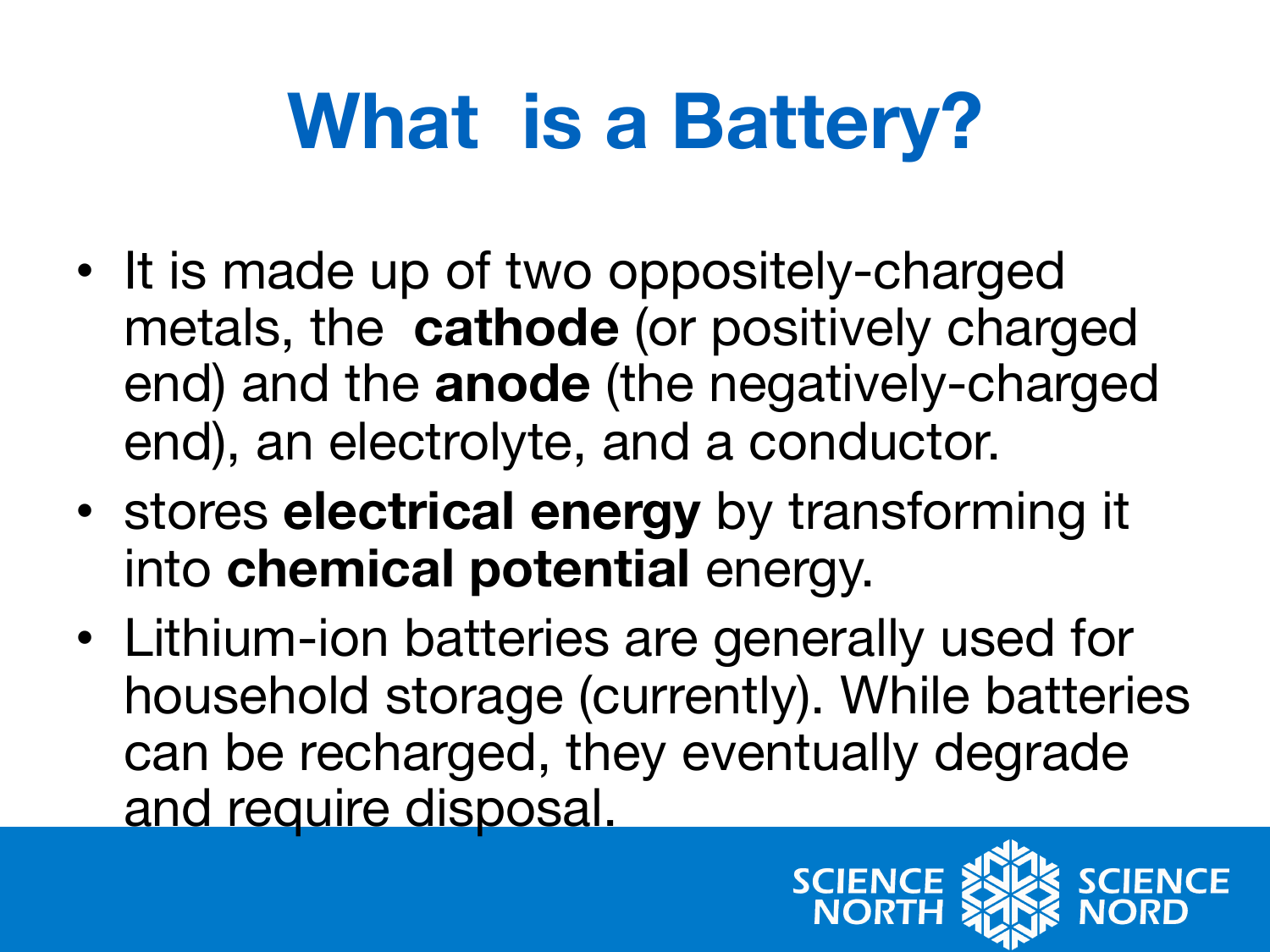

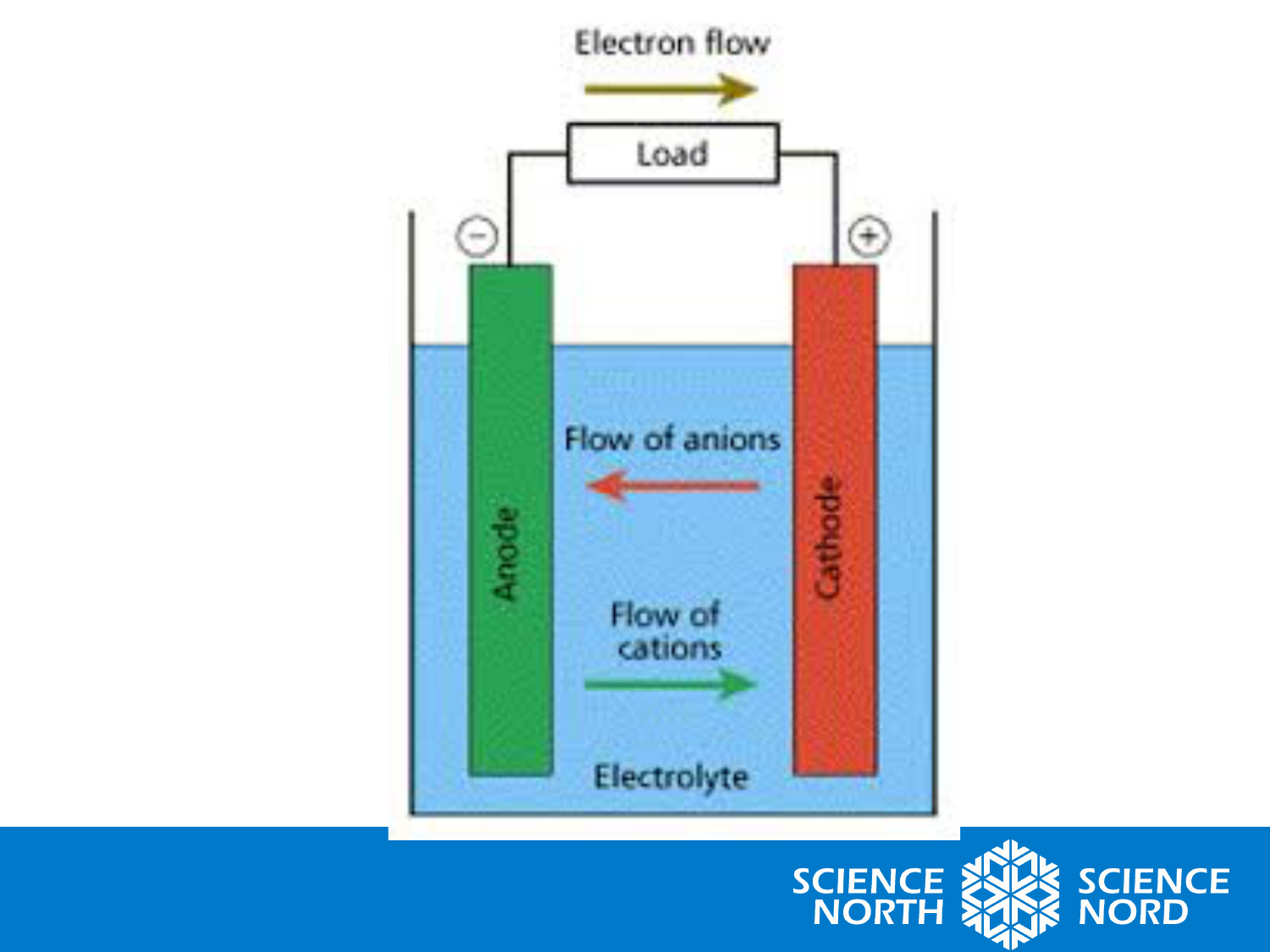## **Voltage**

• Is a measure of **electric potential**, or the **amount of energy a unit of charge gains**  when it travels through the battery (or loses as it travels through a circuit).

\*\*Batteries are usually identified by their voltage.

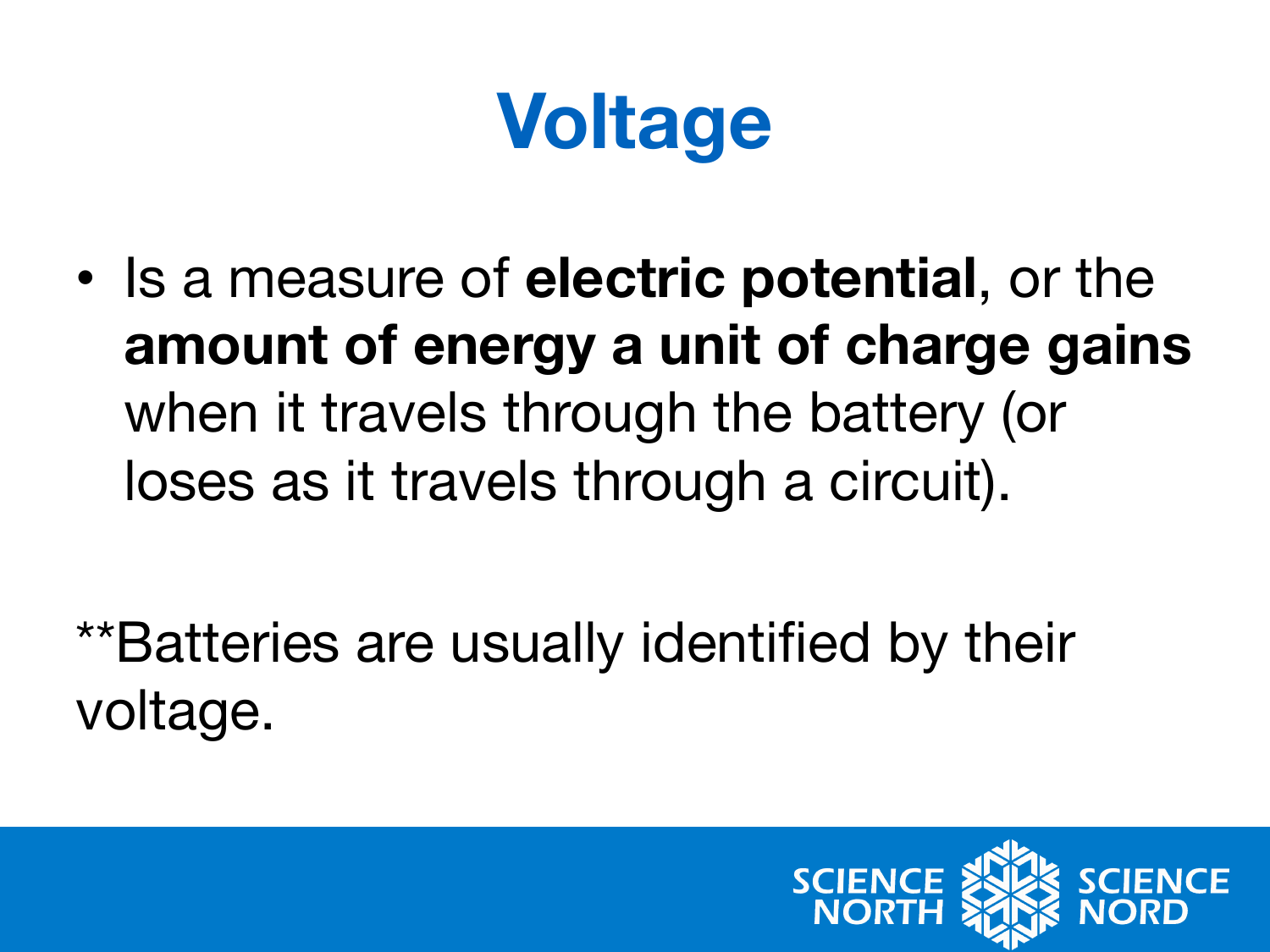### **Power**

- Is the **voltage times current** or, **energy per unit time**.
- The current depends on: a) the resistance of the load

#### or

b) the number of appliances drawing on the battery.

### **P=IV=∆E/∆t**

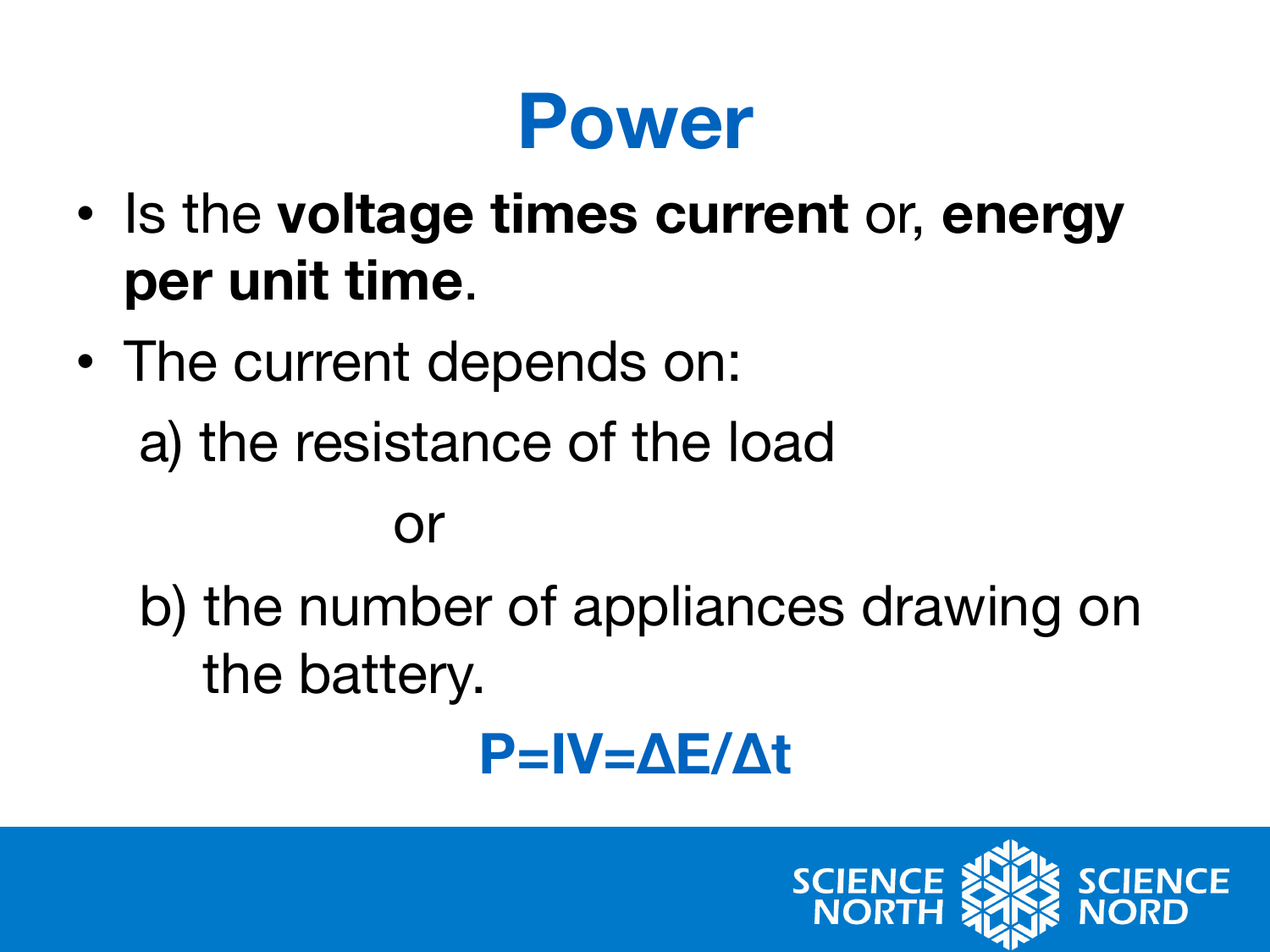## **Energy Use Calculations**

• Our energy bills are calculated in terms of kWh. This is a measure of how much energy is used over a certain period of time (energy = power x time).

#### **P\*∆t=∆E**